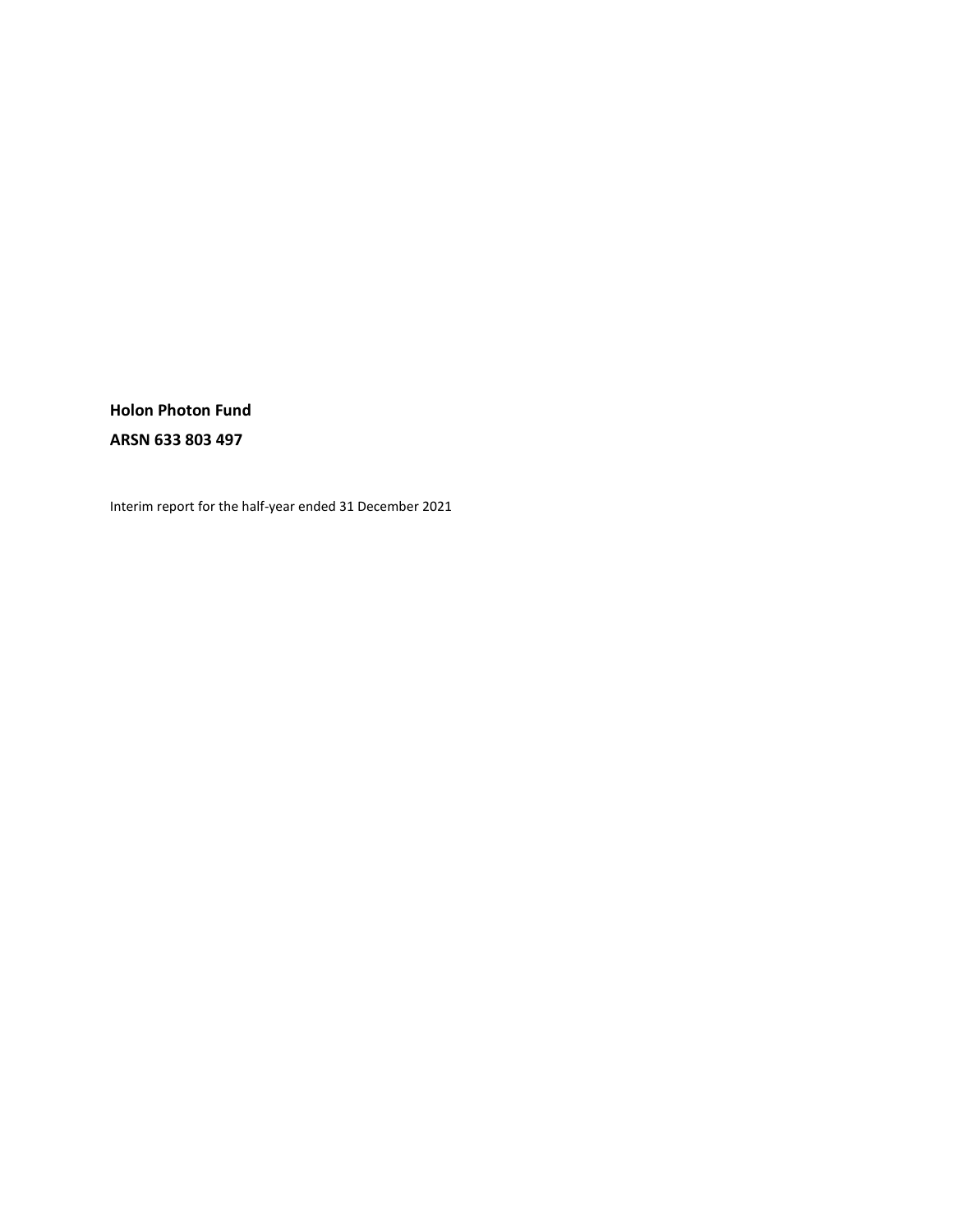# **Table of Contents**

| Directors' Report                                                                                   | 1  |
|-----------------------------------------------------------------------------------------------------|----|
| Auditor's Independence Declaration                                                                  | 4  |
| Directors' Declaration                                                                              | 5  |
| Independent Auditor's Review Report                                                                 | 6  |
| Statement of Profit or Loss and Other Comprehensive Income for the half-year ended 31 December 2021 | 8  |
| Statement of Financial Position as at 31 December 2021                                              | 9  |
| Statement of Changes in Equity for the half-year ended 31 December 2021                             | 10 |
| Statement of Cash Flows for the half-year ended 31 December 2021                                    | 11 |
| Notes to the Financial Statements                                                                   |    |
| 1. General Information                                                                              | 12 |
| 2. Adoption of New and Revised Accounting Standards                                                 | 12 |
| 3. Basis of Preparation                                                                             | 12 |
| 4. Investments in Financial Instruments                                                             | 13 |
| 5. Net (losses)/gains on financial instruments at fair value through profit or loss                 | 14 |
| 6. Net Assets Attributable to Unitholders                                                           | 15 |
| 7. Distributions to Unitholders                                                                     | 15 |
| 8. Related Party Transactions                                                                       | 15 |
| 9. Commitments and Contingencies                                                                    | 16 |
| 10. Subsequent Events                                                                               | 17 |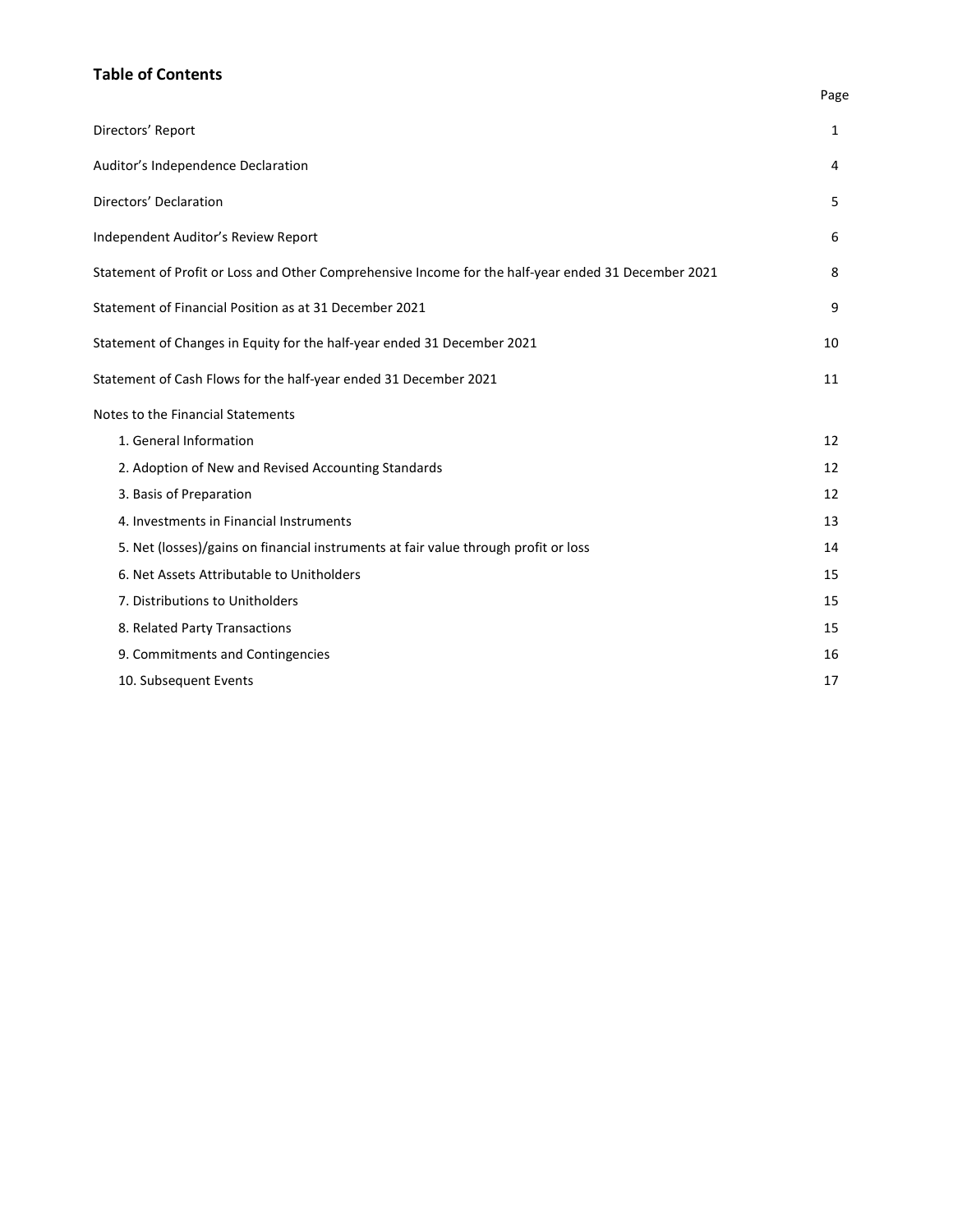### **Directors' Report**

The directors of One Managed Investment Funds Limited (ABN 47 117 400 987; AFSL 297 042) ("OMIFL" or the "Responsible Entity"), the Responsible Entity of Holon Photon Fund (ARSN 633 803 497) (the "Fund"), submit their interim report together with the financial statements for the Fund for the half-year ended 31 December 2021.

#### **Responsible Entity**

The responsible entity of the Fund is OMIFL.

The registered office and principal place of business of the Responsible Entity is Level 16, Governor Macquarie Tower, 1 Farrer Place, Sydney NSW 2000, Australia.

#### **Investment Manager**

The investment manager of the Fund is Holon Global Asset Management Pty Ltd (ABN 92 629 590 585) (the "Investment Manager").

The principal place of business of the Investment Manager is Level 2, Lawson Place 165-167 Phillip Street, Sydney, NSW 2000, Australia.

#### **Directors and Senior Management**

The names of the directors and company secretaries of the Responsible Entity, during the half-year and up to the date of this report are:

| Name               | Title                                           |
|--------------------|-------------------------------------------------|
| Frank Tearle       | <b>Executive Director and Company Secretary</b> |
| Sarah Wiesener     | <b>Executive Director and Company Secretary</b> |
| Michael Sutherland | Executive Director                              |

#### **Principal Activities**

The Fund is a registered managed investment scheme, domiciled in Australia. The Fund was constituted on 30 May 2019, registered as a managed investment scheme on 12 June 2019, and commenced operations on 1 July 2019.

The principal activity of the Fund during the period was to invest in accordance with the provisions of the Fund's Constitution dated 30 May 2019 and its most recent Product Disclosure Statement, dated 11 October 2021.

The Fund aims to invest in listed companies with global opportunity sets benefiting primarily from innovation. In particular, the Fund will focus on digital innovation enabling and driving a number of new emerging sectors and companies with the unusual economic characteristics of having strong network effects and the ability to scale rapidly and serve global markets.

The Fund did not have any employees during the half-year.

#### **Review of Operations**

#### *Results*

The results of the operations of the Fund are disclosed in the Statement of Profit or Loss and Other Comprehensive Income included in the financial statements. The net loss attributable to unitholders for the half-year ended 31 December 2021 was \$1,006,738 (half year ended 31 December 2020: net profit \$648,297).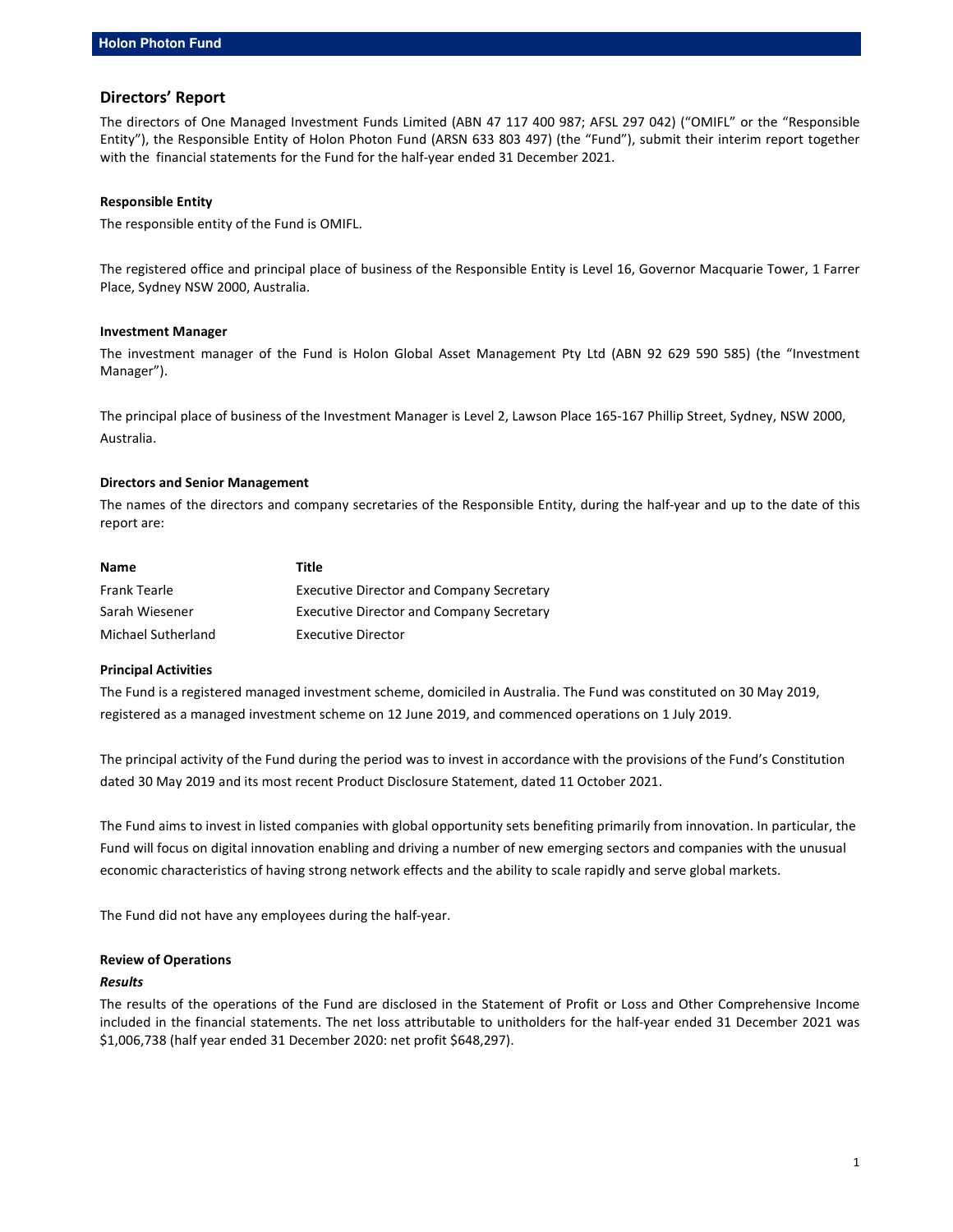# **Directors' Report (continued)**

### **Review of Operations (continued)**

#### *Distributions*

The Fund expects to make distributions on an annual basis. Subject to the Constitution, distributions (if any) will generally be paid within three months of 30 June. Distributions are expected but not guaranteed.

The Fund paid \$nil distribution to unitholders during the half-year ended 31 December 2021 (2020: \$nil).

#### *Value of Assets and Units Issued*

The total value of the Fund's assets at 31 December 2021 was \$12,671,304 (30 June 2021: \$11,672,091). The total number of units issued during the period was 1,508,149 (for the year ended 30 June 2021: 5,518,561) and on issue as at 31 December 2021 was 7,559,026 (30 June 2021: 6,430,952).

Key management personnel of the Responsible Entity and their associated entities did not hold any units in the Fund during the period and as at 31 December 2021.

#### *Significant Changes in State of Affairs*

There were no significant changes in the state of affairs in the Fund.

#### *Subsequent Events*

There has been no matter or circumstances occurring subsequent to the end of the half-year that has significantly affected, or may significantly affect the operations of the Fund, the results of those operations, or the state of affairs of the Fund in future financial periods.

#### *Likely Developments and Expected Results of Operations*

The Fund will be managed in accordance with the Constitution and investment objectives as detailed in its most recent Product Disclosure Statement dated 11 October 2021.

#### *COVID-19*

The coronavirus, COVID-19, was first identified as a new, highly contagious virus in December 2019. The World Health Organisation declared a global pandemic in March 2020 and as at the date of this half yearly report, COVID-19 remains prevalent throughout the world, including Australia. COVID-19 has caused unprecedented disruption to populations, businesses and general economic activity. As the situation evolves, it continues to impact on investment funds and their trustees and managers, both directly and indirectly.

As this situation is continuing, the Investment Manager has been monitoring both the valuation of the Fund's assets and the Fund's liquidity and is investing in accordance with the provision of the Fund's Constitution and offer documents and service providers whilst assessing the ongoing operations, liquidity, and lending arrangements and on that basis the values and estimates are reported. In these circumstances, there is uncertainty around valuations. The Investment Manager will continue to closely monitor market situations to ensure that valuations remain appropriate. The Investment Manager will provide resources and updates where necessary and provide informed guidance for investors during this changing environment.

#### *Environmental Regulation and Performance*

The operations of the Fund are not subject to any particular or significant environmental regulation under a law of the Commonwealth or of a State or Territory. There have been no known significant breaches of any other environmental requirements applicable to the Fund.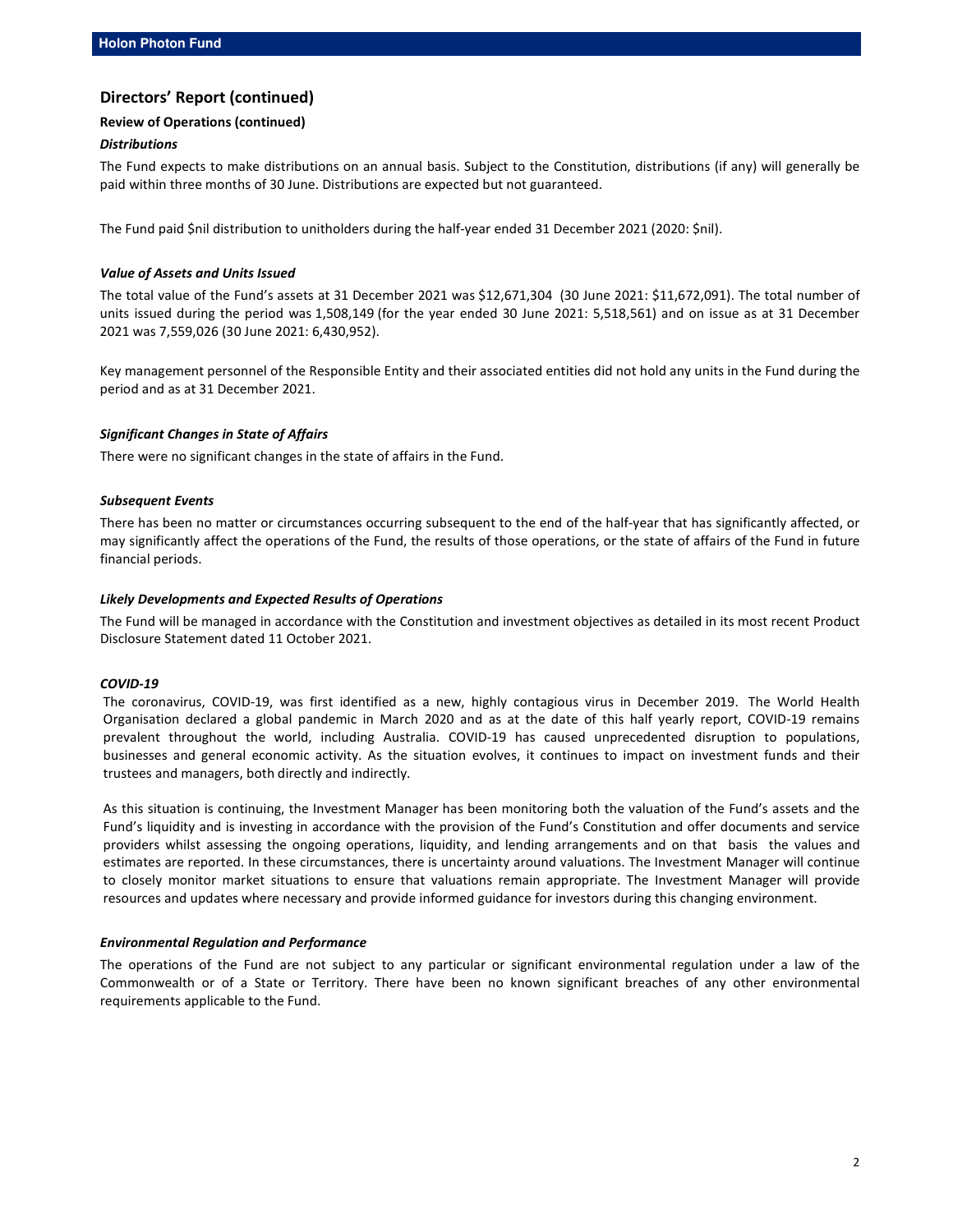# **Directors' Report (continued)**

#### *Indemnification of Directors, Officers and Auditors*

During or since the half-year, the Fund has not indemnified or made a relevant agreement to indemnify an officer of the Responsible Entity or auditor of the Fund or any related corporate body against a liability incurred by an officer of the Responsible Entity or auditor of the Fund. In addition, the Fund has not paid, or agreed to pay, a premium in respect of a contract insuring against a liability incurred by an officer of the Responsible Entity or auditor of the Fund.

#### *Auditor*

PKF (NS) Audit & Assurance Limited Partnership was appointed as auditor of the Fund in accordance with Section 327 of the Corporations Act 2001.

#### *Auditor's Independence Declaration*

A copy of the Auditor's Independence Declaration as required under Section 307C of the *Corporations Act 2001* is set out on page 4.

On behalf of the directors of the Responsible Entity, One Managed Investment Funds Limited.

hort Jaok

Frank Tearle Director 11 March 2022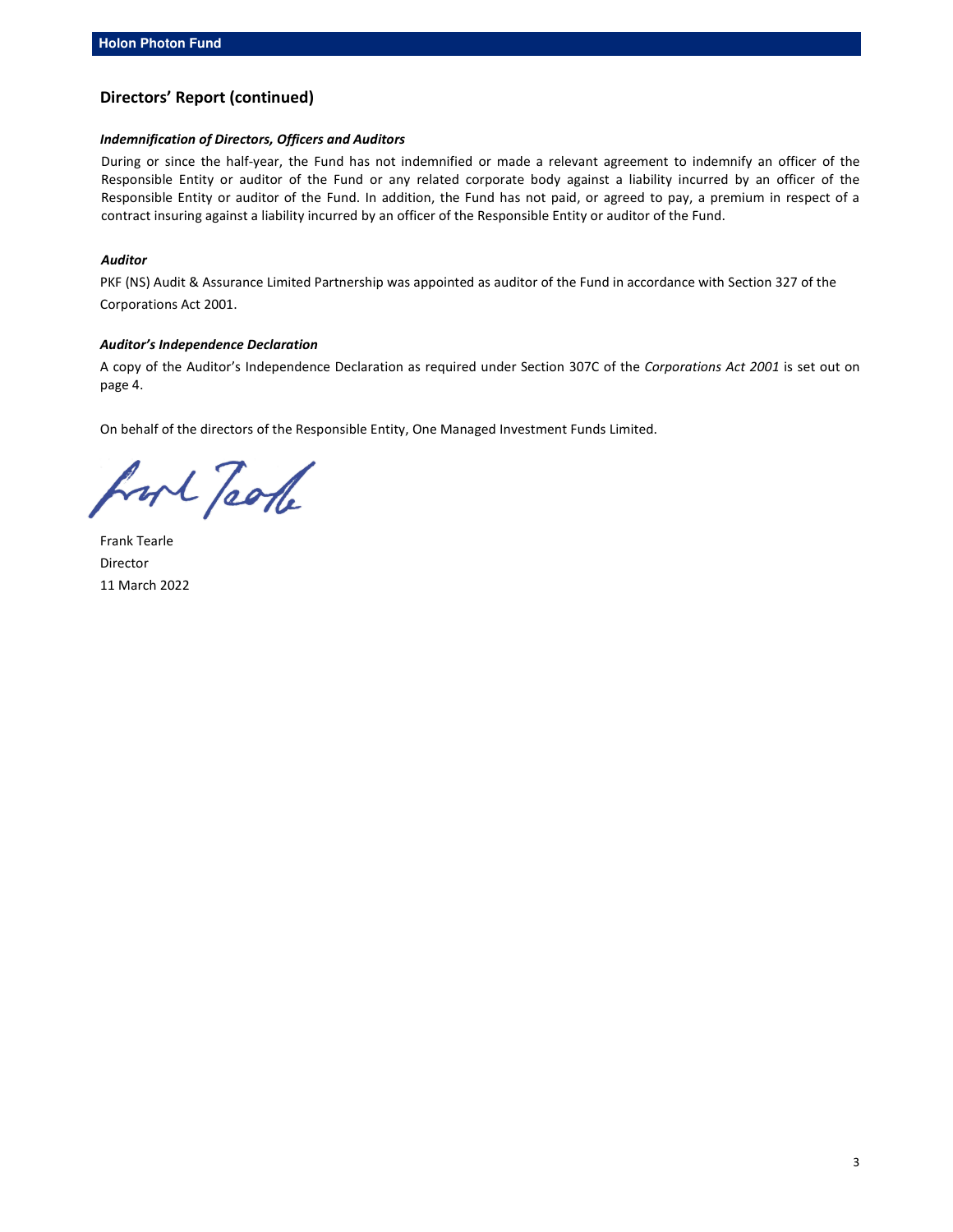

# Holon Photon Fund ARSN: 633 803 497

# Auditors' Independence Declaration under Section 307C of the Corporations Act 2001

I declare that, to the best of my knowledge and belief, during the period ended 31 December 2021, there have been:

- (i) no contraventions of the auditor independence requirements as set out in the *Corporations Act 2001* in relation to the review; and
- (ii) no contraventions of any applicable code of professional conduct in relation to the review.

**PKF** 

PAUL PEARMAN **PARTNER** 

11 MARCH 2022 SYDNEY, NSW

PKF (NS) Audit & Assurance Limited Partnership ABN 91 850 861 839

Liability limited by a scheme approved under Professional Standards Legislation

#### **Sydney**

Level 8, 1 O'Connell Street Sydney NSW 2000 Australia GPO Box 5446 Sydney NSW 2001 PO Box 2368 Dangar NSW 2309 p +61 2 8346 6000 f +61 2 8346 6099

### Newcastle

755 Hunter Street Newcastle West NSW 2302 Australia p +61 2 4962 2688 f +61 2 4962 3245

PKF (NS) Audit & Assurance Limited Partnership is a member firm of the PKF International Limited family of separately owned firms and does not accept any  $\,$  4 responsibility or liability for the actions or inactions of any individual member or correspondent firm or firms.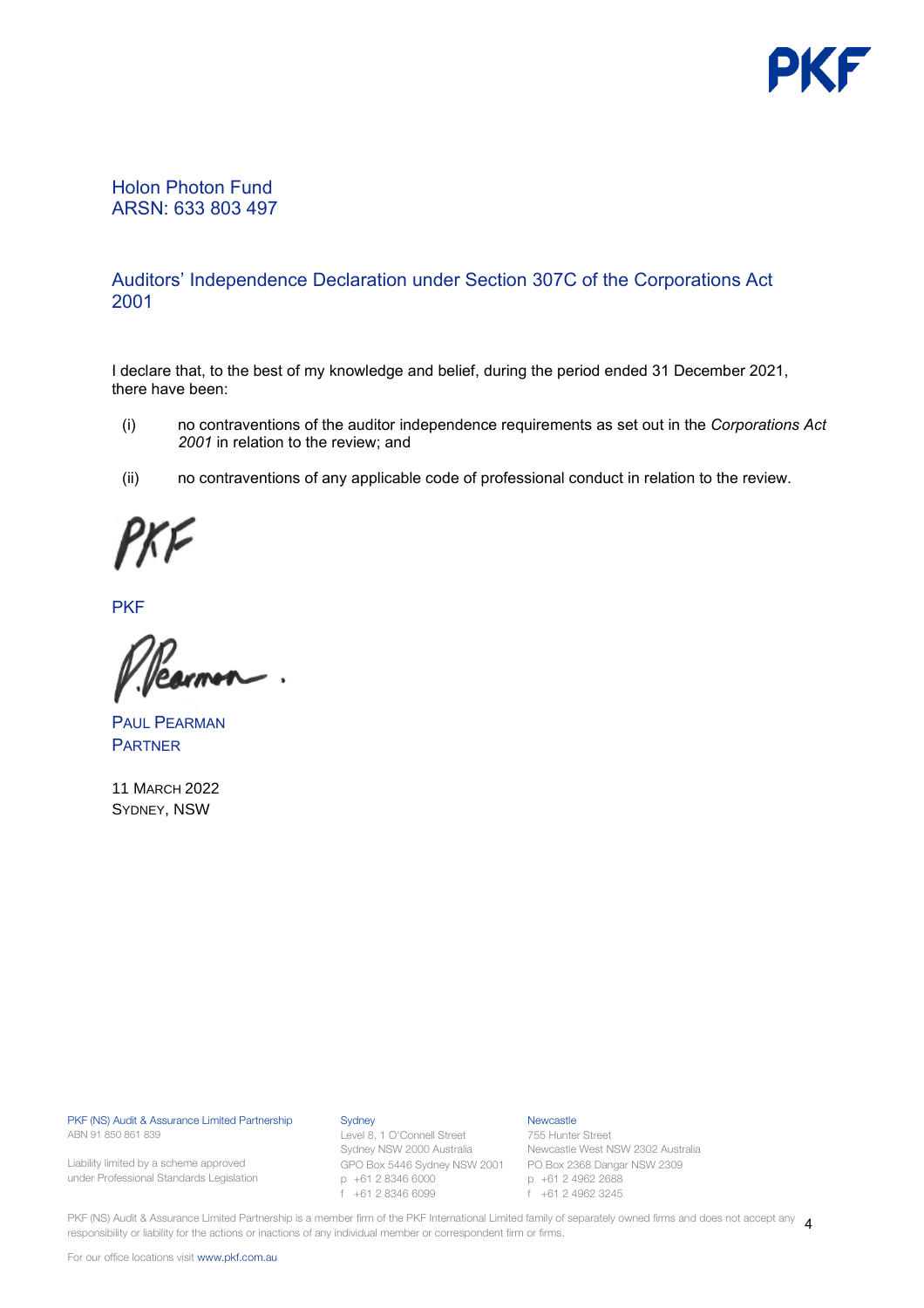# **Directors' Declaration**

In the opinion of the directors of the Responsible Entity:

- (a) The financial statements and notes set out on pages 8 to 17 are in accordance with the *Corporations Act 2001*, including:
	- compliance with Accounting Standards, the *Corporations Regulations 2001* and other mandatory professional reporting requirements; and
	- giving a true and fair view of the Fund's financial position as at 31 December 2021 and its performance for the half-year ended on that date.
- (b) There are reasonable grounds to believe that the Fund will be able to pay its debts as and when they become due and payable.

Signed in accordance with a resolution of the directors of the Responsible Entity.

On behalf of the directors of the Responsible Entity, One Managed Investment Funds Limited.

hort Jaok

Frank Tearle Director 11 March 2022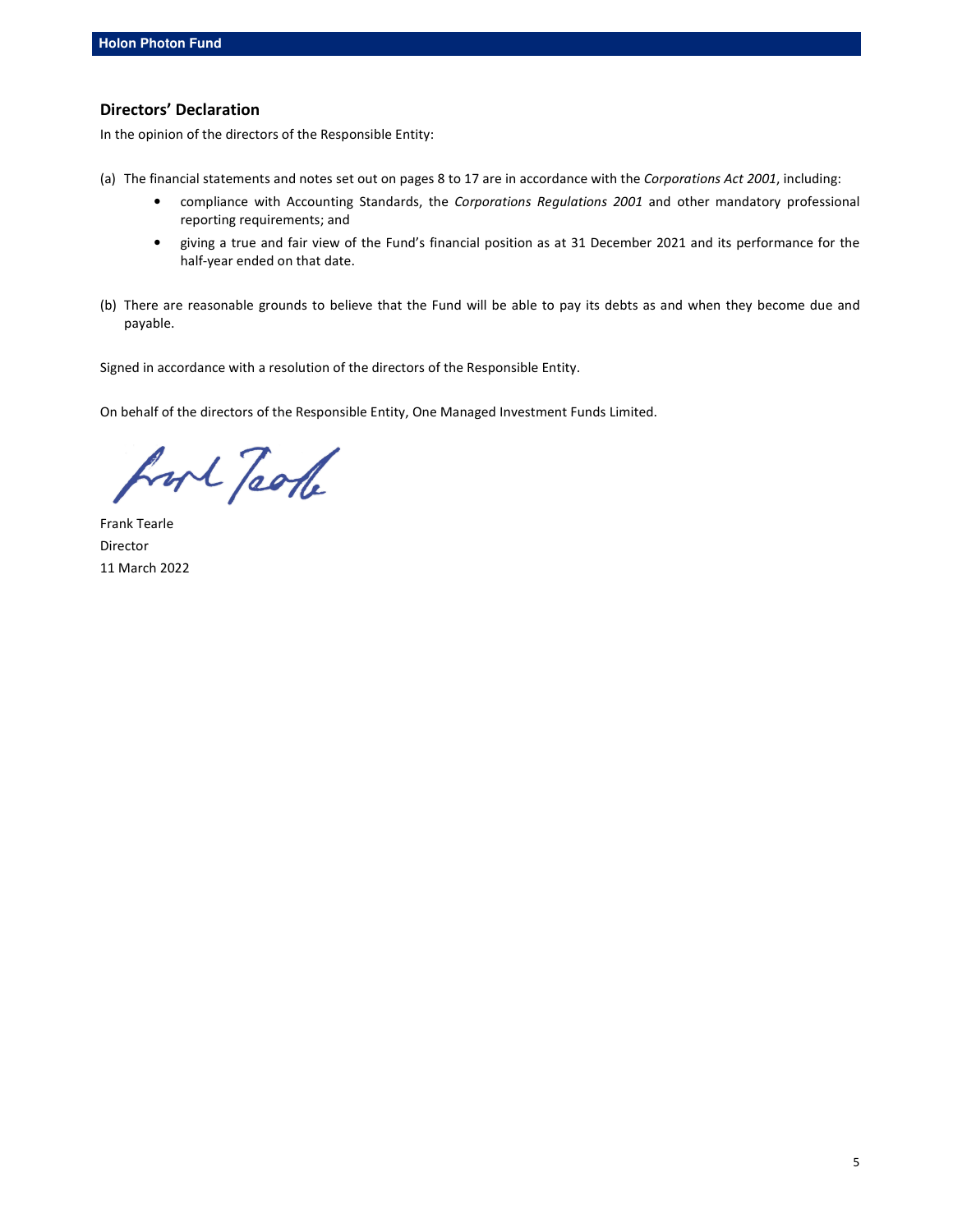# INDEPENDENT AUDITOR'S REVIEW REPORT

# TO THE MEMBERS OF HOLON PHOTON FUND

# Report on the Half-Year Financial Report

# **Conclusion**

We have reviewed the accompanying half-year financial report of Holon Photon Fund (the Fund), which comprises the statement of financial position as at 31 December 2021, and the statement of profit or loss and other comprehensive income, statement of changes in equity and statement of cash flows for the half-year ended on that date, a statement of accounting policies, other selected explanatory notes, and the directors' declaration.

Based on our review, which is not an audit, we have not become aware of any matter that makes us believe that the half-year financial report of Holon Photon Fund is not in accordance with the Corporations Act 2001 including:

- (a) giving a true and fair view of the Fund's financial position as at 31 December 2021, and of its financial performance for the half-year ended on that date; and
- (b) complying with the Australian Accounting Standard AASB 134 Interim Financial Reporting and the Corporations Regulations 2001.

# Independence

In conducting our review, we have complied with the independence requirements of the Corporations Act 2001. In accordance with the Corporations Act 2001, we have given the Directors of the Responsible Entity a written Auditor's Independence Declaration.

# Directors' Responsibility for the Half-Year Financial Report

The Directors' of the Responsible Entity are responsible for the preparation of the half-year financial report that gives a true and fair view in accordance with the Australian Accounting Standards and the Corporations Regulations 2001 and for such internal control as the directors determine is necessary to enable the preparation of the half-year financial report that is free from material misstatement, whether due to fraud or error.

# Auditor's Responsibility

Our responsibility is to express a conclusion on the half-year financial report based on our review. We conducted our review in accordance with Auditing Standard on Review Engagements ASRE 2410 *Review of a Financial Report Performed by the Independent Auditor of the Entity*, in order to state whether, on the basis of the procedures described, we have become aware of any matter that makes us believe that the half-year financial report is not in accordance with the Corporations Act 2001 including: giving a true and fair view of the Fund's financial position as at 31 December 2021 and its performance for the half year ended on that date, and complying with Australian Accounting Standard AASB 134 Interim Financial Reporting and the Corporations Regulations 2001. As the auditor of Holon Photon Fund, ASRE 2410 requires that we comply with the ethical requirements relevant to the audit of the annual financial report.

 PKF (NS) Audit & Assurance Limited Partnership ABN 91 850 861 839

Liability limited by a scheme approved under Professional Standards Legislation **Sydney** 

Level 8, 1 O'Connell Street Sydney NSW 2000 Australia GPO Box 5446 Sydney NSW 2001 PO Box 2368 Dangar NSW 2309 p +61 2 8346 6000 f +61 2 8346 6099

**Newcastle** 755 Hunter Street Newcastle West NSW 2302 Australia p +61 2 4962 2688 f +61 2 4962 3245

PKF (NS) Audit & Assurance Limited Partnership is a member firm of the PKF International Limited family of separately owned firms and does not accept any responsibility or liability for the actions or inactions of any individual member or correspondent firm or firms.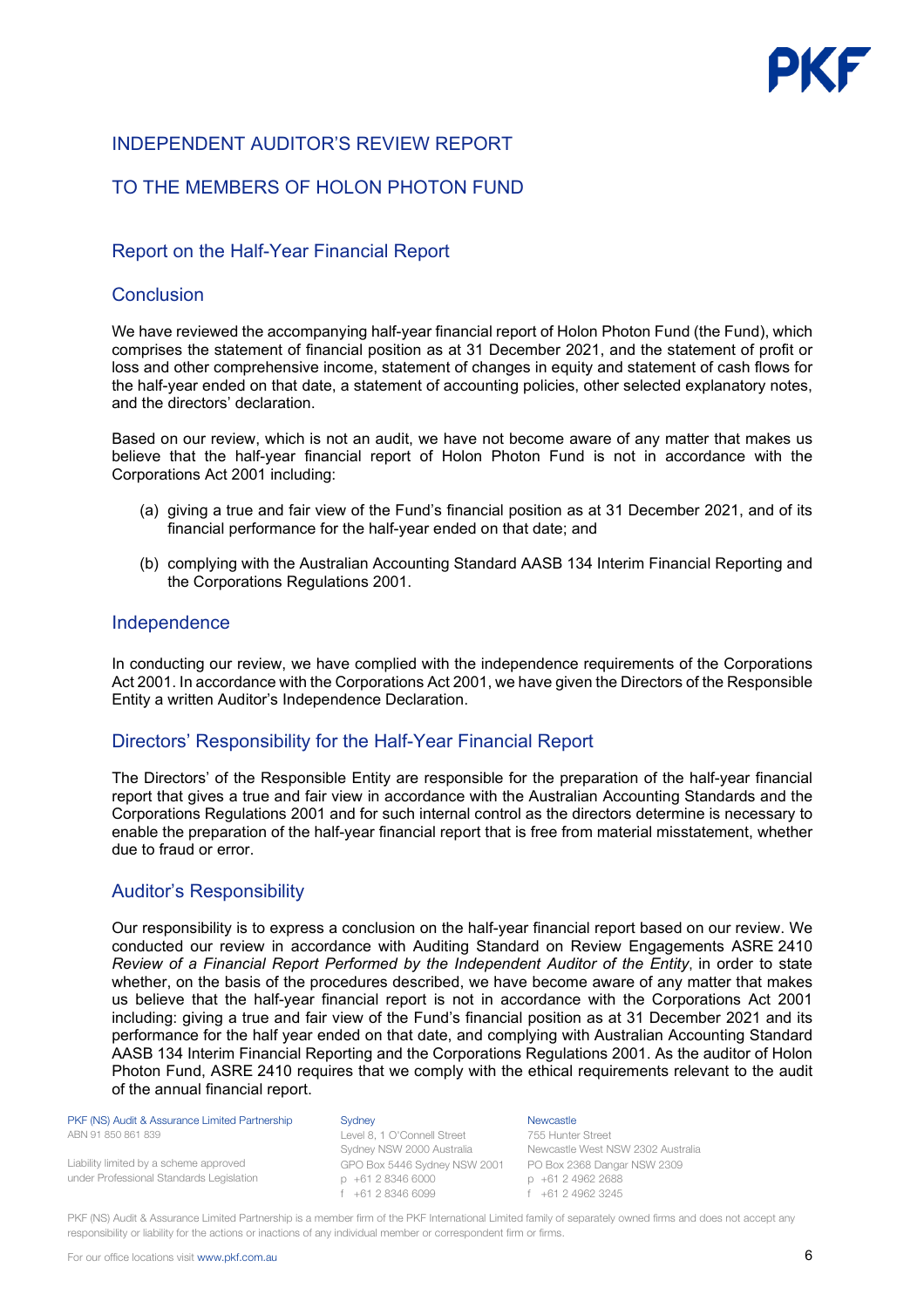

# Auditor's Responsibility (cont'd)

A review of a half-year financial report consists of making enquiries, primarily of persons responsible for financial and accounting matters, and applying analytical and other review procedures. A review is substantially less in scope than an audit conducted in accordance with Australian Auditing Standards and consequently does not enable us to obtain assurance that we would become aware of all significant matters that might be identified in an audit. Accordingly, we do not express an audit opinion.

**PKF** 

 $\ddot{\phantom{1}}$ 

PAUL PEARMAN **PARTNER** 

11 MARCH 2022 SYDNEY, NSW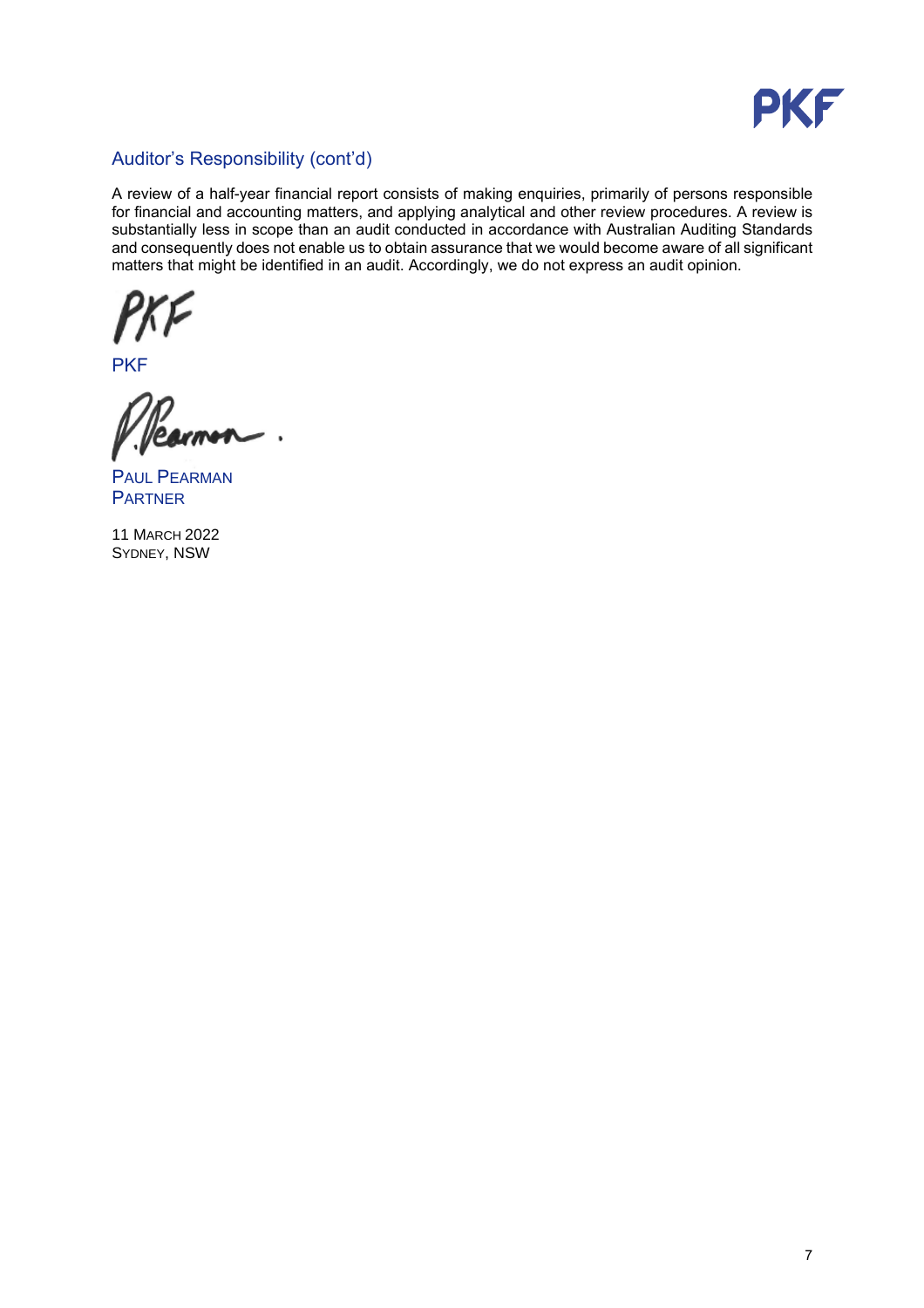**Statement of Profit or Loss and Other Comprehensive Income for the half-year ended 31 December 2021** 

|                                                                                         |             | Half-year ended<br>31 December 2021 | Half-year ended<br>31 December 2020 |
|-----------------------------------------------------------------------------------------|-------------|-------------------------------------|-------------------------------------|
|                                                                                         | <b>Note</b> | \$                                  | \$                                  |
| Income                                                                                  |             |                                     |                                     |
| Net (losses)/gains on financial assets held at fair value through<br>profit or loss     | 5           | (938, 367)                          | 829,434                             |
| Dividend income                                                                         |             | 2,922                               | 842                                 |
| Interest income                                                                         |             | 52                                  | 45                                  |
| <b>Total (loss)/income</b>                                                              |             | (935, 393)                          | 830,321                             |
| <b>Expenses</b>                                                                         |             |                                     |                                     |
| Management fees                                                                         |             | 68,122                              | 21,285                              |
| Performance fees                                                                        |             |                                     | 158,228                             |
| Other expenses                                                                          |             | 3,223                               | 2,511                               |
| <b>Total expenses</b>                                                                   |             | 71,345                              | 182,024                             |
| Operating (loss)/profit attributable to unitholders                                     | 6           | (1,006,738)                         | 648,297                             |
| Decrease/(increase) in net assets attributable to unitholders                           |             | 1,006,738                           | (648, 297)                          |
| Profit/(loss) for the half-year                                                         |             |                                     |                                     |
| Other comprehensive income                                                              |             |                                     |                                     |
| Total comprehensive income for the half-year attributable to<br>unitholders of the Fund |             |                                     |                                     |

The above Statement of Profit or Loss and Other Comprehensive Income should be read in conjunction with the accompanying notes.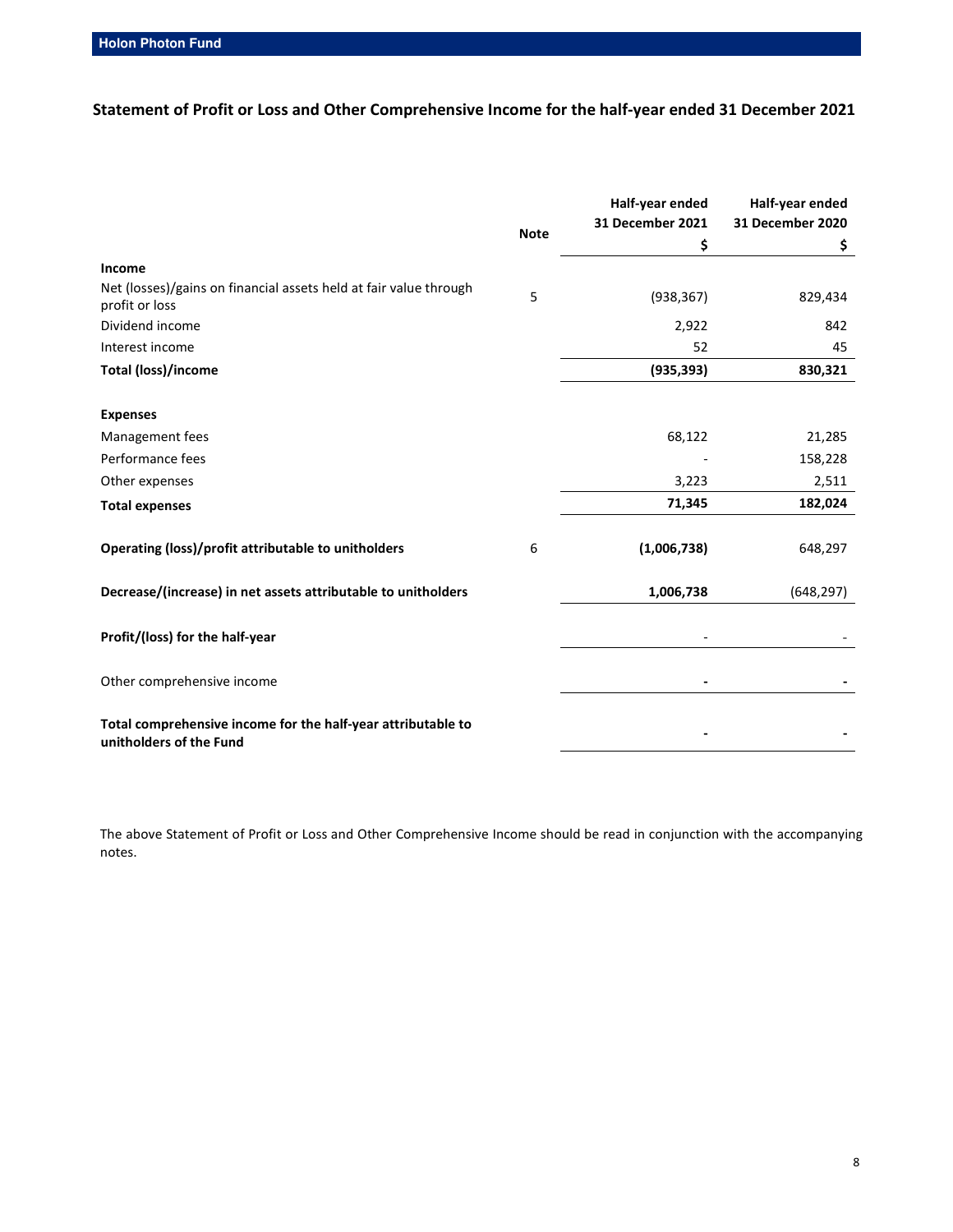# **Statement of Financial Position as at 31 December 2021**

|                                                       | <b>Note</b> | <b>31 December 2021</b> | 30 June 2021 |
|-------------------------------------------------------|-------------|-------------------------|--------------|
|                                                       |             | \$                      | \$           |
| <b>Assets</b>                                         |             |                         |              |
| Cash and cash equivalents                             |             | 2,333,687               | 336,569      |
| <b>GST</b> receivables                                |             | 2,893                   | 4,134        |
| Interest receivable                                   |             | 5                       |              |
| Financial assets at fair value through profit or loss | 4           | 10,334,719              | 11,331,381   |
| <b>Total assets</b>                                   |             | 12,671,304              | 11,672,091   |
| <b>Liabilities</b>                                    |             |                         |              |
| Management fees payable                               |             | 9,926                   | 12,846       |
| Performance fees payable                              |             |                         | 11,674       |
| <b>Total liabilities</b>                              |             | 9,926                   | 24,520       |
| Net assets attributable to unitholders - Equity       | 6           | 12,661,378              | 11,647,571   |

The above Statement of Financial Position should be read in conjunction with the accompanying notes.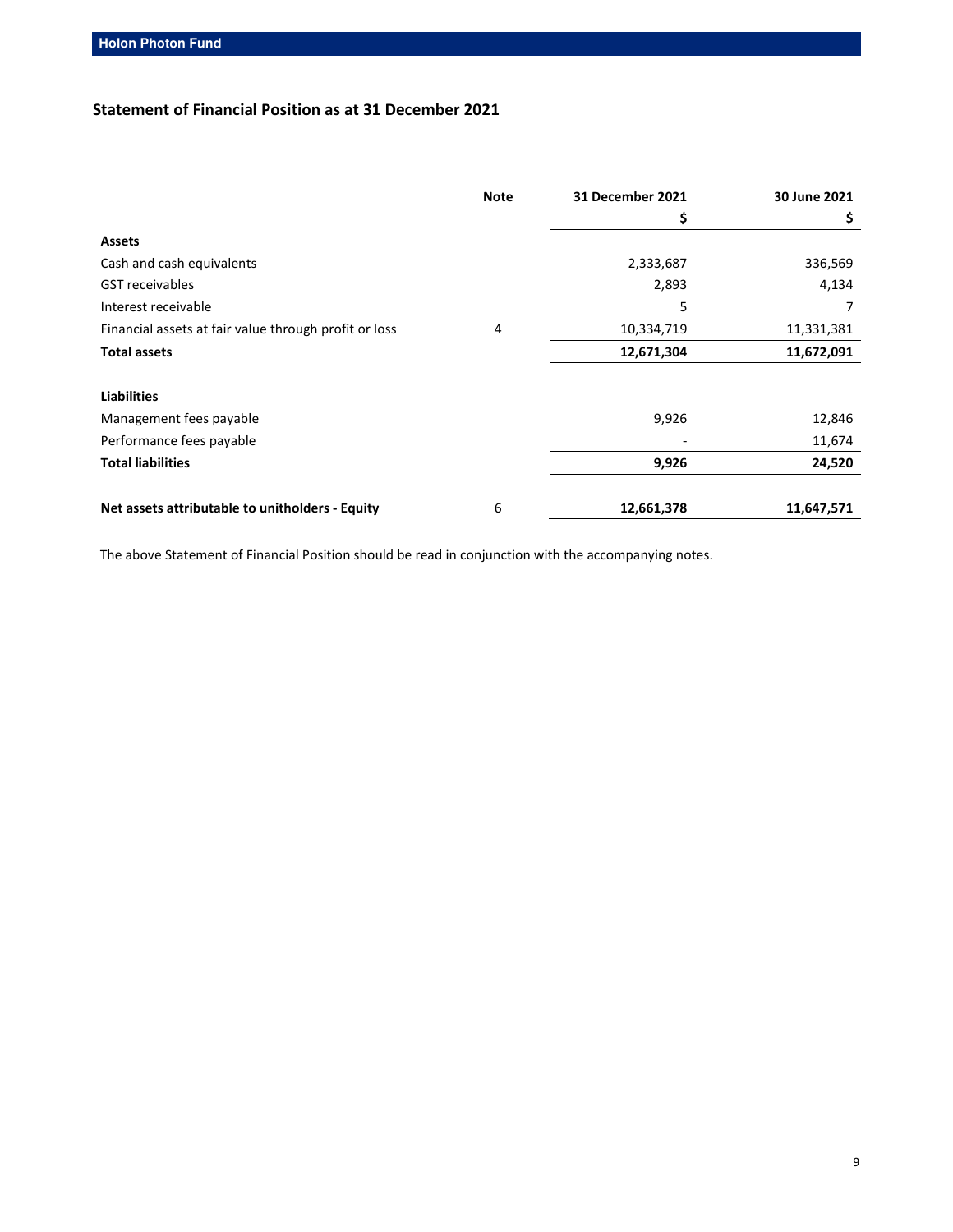**Holon Photon Fund** 

# **Statement of Changes in Equity for the half-year ended 31 December 2021**

|                                                                    | Half-year ended         | Half-year ended  |
|--------------------------------------------------------------------|-------------------------|------------------|
|                                                                    | <b>31 December 2021</b> | 31 December 2020 |
|                                                                    | \$                      | \$               |
| Total equity at the beginning of the period                        |                         |                  |
| Profit/(loss) for the period                                       |                         |                  |
| Other comprehensive income for the period                          |                         |                  |
| Total comprehensive income for the period                          |                         |                  |
| <b>Transactions with unitholders</b>                               |                         |                  |
| Applications                                                       |                         |                  |
| Redemptions                                                        |                         |                  |
| Total transactions with owners in their capacity as equity holders |                         |                  |
|                                                                    |                         |                  |
| Total equity at the end of the period                              |                         |                  |

Under Australian Accounting Standards, net assets attributable to unitholders are classified as liability rather than equity. As a result, there was no equity at the start or end of the period.

The above Statement of Changes in Equity should be read in conjunction with the accompanying notes.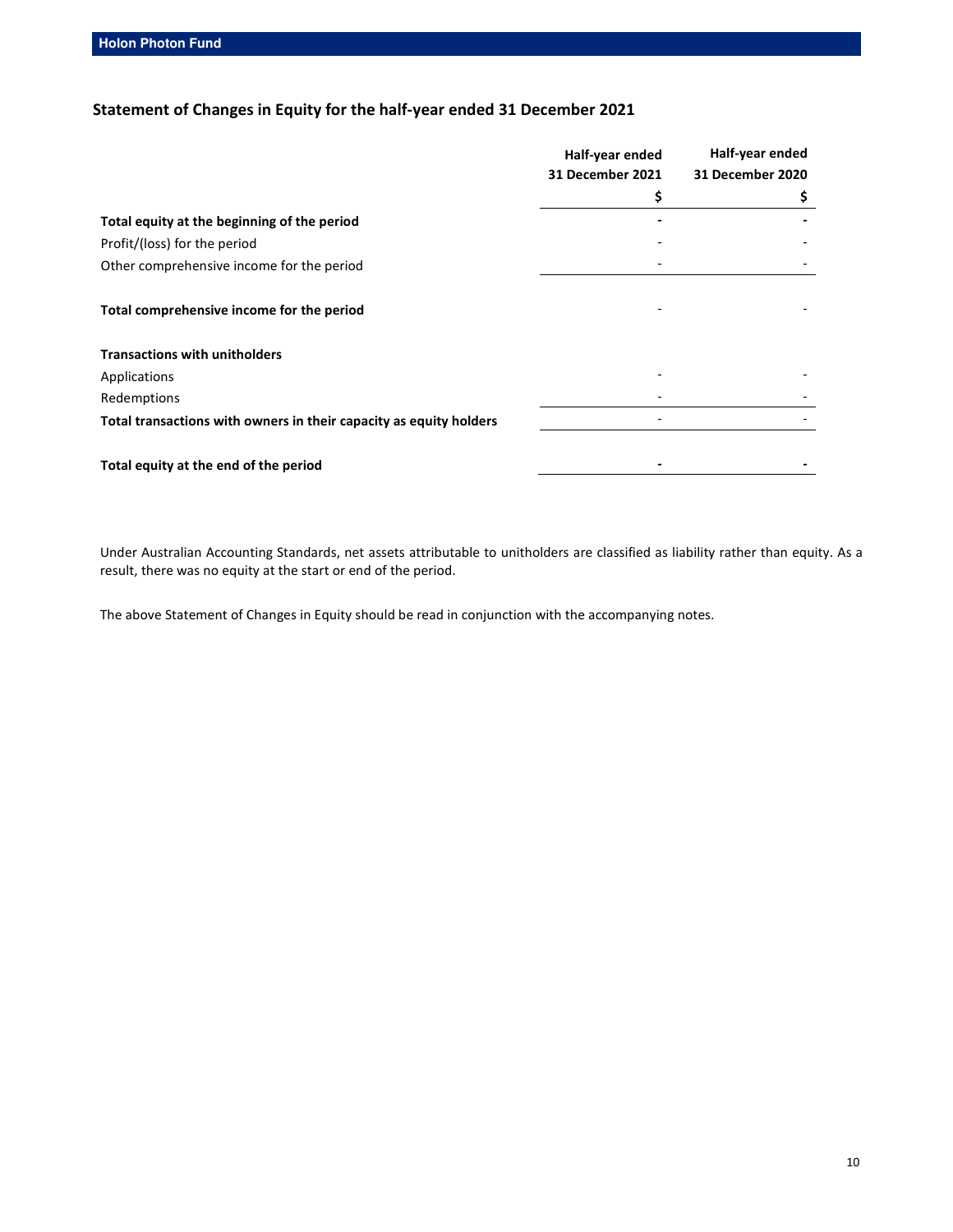# **Statement of Cash Flows for the half-year ended 31 December 2021**

|                                                             |             | Half-year ended  | Half-year ended         |
|-------------------------------------------------------------|-------------|------------------|-------------------------|
|                                                             |             | 31 December 2021 | <b>31 December 2020</b> |
|                                                             | <b>Note</b> | \$               | Ş.                      |
| Cash flows from operating activities                        |             |                  |                         |
| Net receipts/(payments) from purchase and sale of financial |             |                  |                         |
| instruments held at fair value though profit or loss        |             | 58,295           | (2, 189, 699)           |
| Interest received                                           |             | 52               | 35                      |
| Management fees paid                                        |             | (71, 042)        | (16, 536)               |
| Performance fees paid                                       |             | (11, 674)        | (14, 626)               |
| Other expenses paid                                         |             | (3, 221)         | (13, 226)               |
| Distribution/dividend income received                       |             | 2,922            | 1,042                   |
| Other income received                                       |             | 1,241            |                         |
| Net cash used in operating activities                       |             | (23, 427)        | (2, 233, 010)           |
| Cash flows from financing activities                        |             |                  |                         |
| Proceeds from unitholder applications                       |             | 2,660,023        | 3,170,600               |
| Payments for redemptions by unitholders                     |             | (639, 478)       |                         |
| Distributions paid                                          |             |                  |                         |
| Net cash provided by financing activities                   |             | 2,020,545        | 3,170,600               |
| Net increase in cash and cash equivalents                   |             | 1,997,118        | 937,590                 |
| Cash and cash equivalents at the beginning of the half-year |             | 336,569          | 305,444                 |
| Cash and cash equivalents at the end of the half-year       |             | 2,333,687        | 1,243,034               |

The above Statement of Cash Flows should be read in conjunction with the accompanying notes.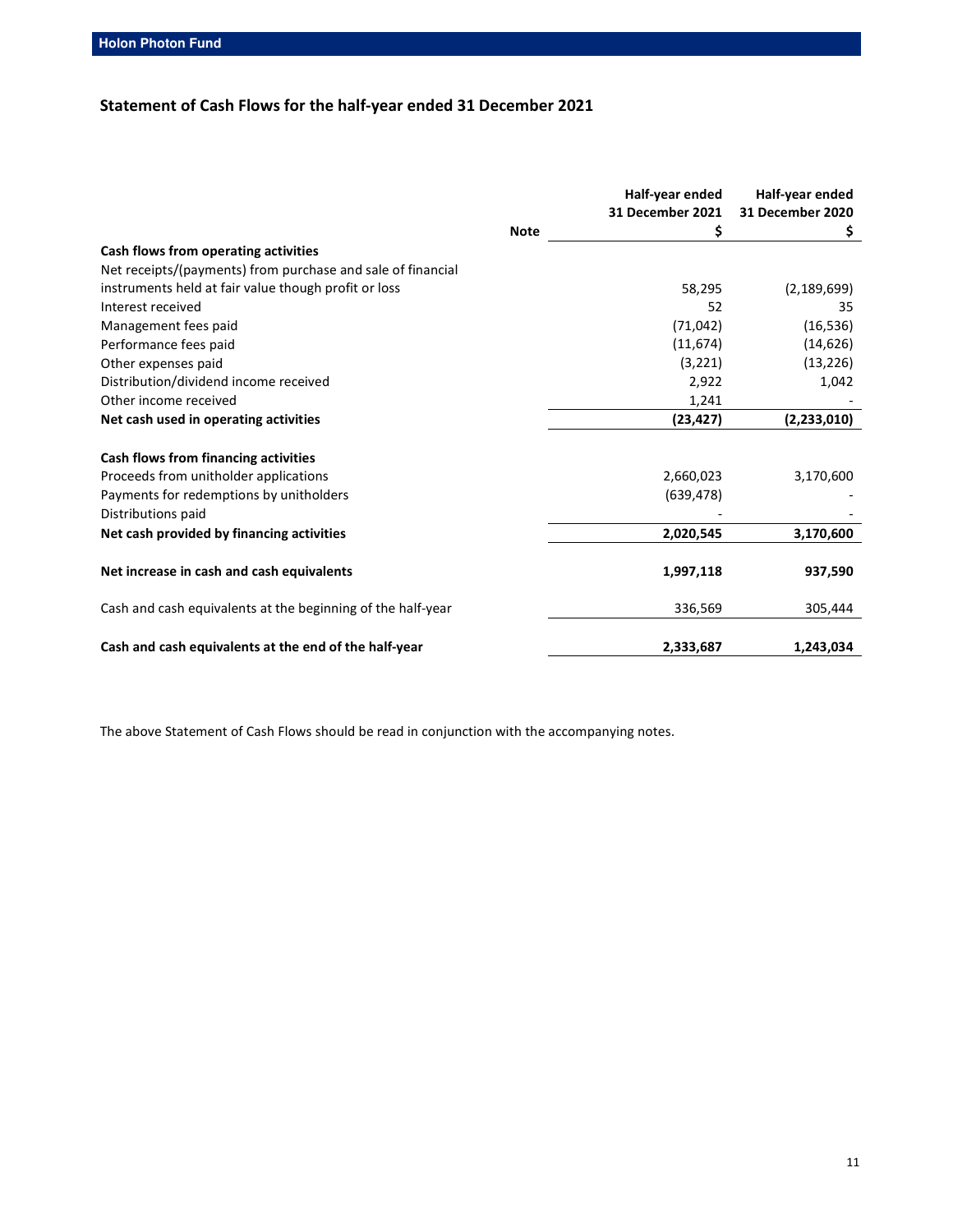#### **1. General Information**

These financial statements cover the Holon Photon Fund (the "Fund") as an individual entity. The Fund is an Australian registered managed investment scheme, and was constituted on 30 May 2019, registered as a managed investment scheme on 12 June 2019 and commenced operations on 1 July 2019. These financial statements cover the half-year ended 31 December 2021.

The responsible entity of the Fund is One Managed Investment Funds Limited (ABN 47 117 400 987; AFSL 297 042) (the "Responsible Entity"). The Responsible Entity's registered office is Level 16, Governor Macquarie Tower, 1 Farrer Place, Sydney NSW 2000.

The Fund aims to invest in listed companies with global opportunity sets benefiting primarily from innovation. In particular, the Fund will focus on digital innovation enabling and driving a number of new emerging sectors and companies with the unusual economic characteristics of having strong network effects and the ability to scale rapidly and serve global markets.

The coronavirus, COVID-19, was first identified as a new, highly contagious virus in December 2019. The World Health Organisation declared a global pandemic in March 2020 and as at the date of this half yearly report, COVID-19 remains prevalent throughout the world, including Australia. COVID-19 has caused unprecedented disruption to populations, businesses and general economic activity. As the situation evolves, it continues to impact on investment funds and their trustees and managers, both directly and indirectly.

As this situation is continuing, the Investment Manager has been monitoring both the valuation of the Fund's assets and the Fund's liquidity and is investing in accordance with the provision of the Fund's Constitution and offer documents and service providers whilst assessing the ongoing operations, liquidity, and lending arrangements and on that basis the values and estimates are reported. In these circumstances, there is uncertainty around valuations. The Investment Manager will continue to closely monitor market situations to ensure that valuations remain appropriate. The Investment Manager will provide resources and updates where necessary and provide informed guidance for investors during this changing environment.

The financial statements were authorised for issue by the directors on the date the Directors' Declaration was signed. The directors of the Responsible Entity have the power to amend and reissue the interim financial statements.

#### **2. Adoption of New and Revised Accounting Standards**

#### *New or amended Accounting Standard and Interpretations adopted in the current period*

The Fund has adopted all of the new or amended Accounting Standards and Interpretations issued by the Australian Accounting Standards Board ('AASB') that are mandatory for the current reporting period.

#### *New standards and interpretations not yet adopted*

There are no new standards or interpretations applicable that would have a material impact for the Fund.

#### **3. Basis of Preparation**

These interim financial statements have been prepared in accordance with AASB 134 *"Interim Financial Reporting"* and the Corporations Act 2001. Compliance with AASB 134 ensures compliance with International financial reporting standard IAS 34 *"Interim Financial Reporting"*.

These interim financial statements do not include all the notes of the type normally included in annual financial statements. Accordingly, these interim financial statements are to be read in conjunction with the annual financial statements for the period ended 30 June 2021 and any public announcements made in respect of the Fund during the interim reporting period in accordance with the continuous disclosure requirements of the Corporations Act 2001.

These interim financial statements are presented in Australian dollars as the presentational currency of the Fund.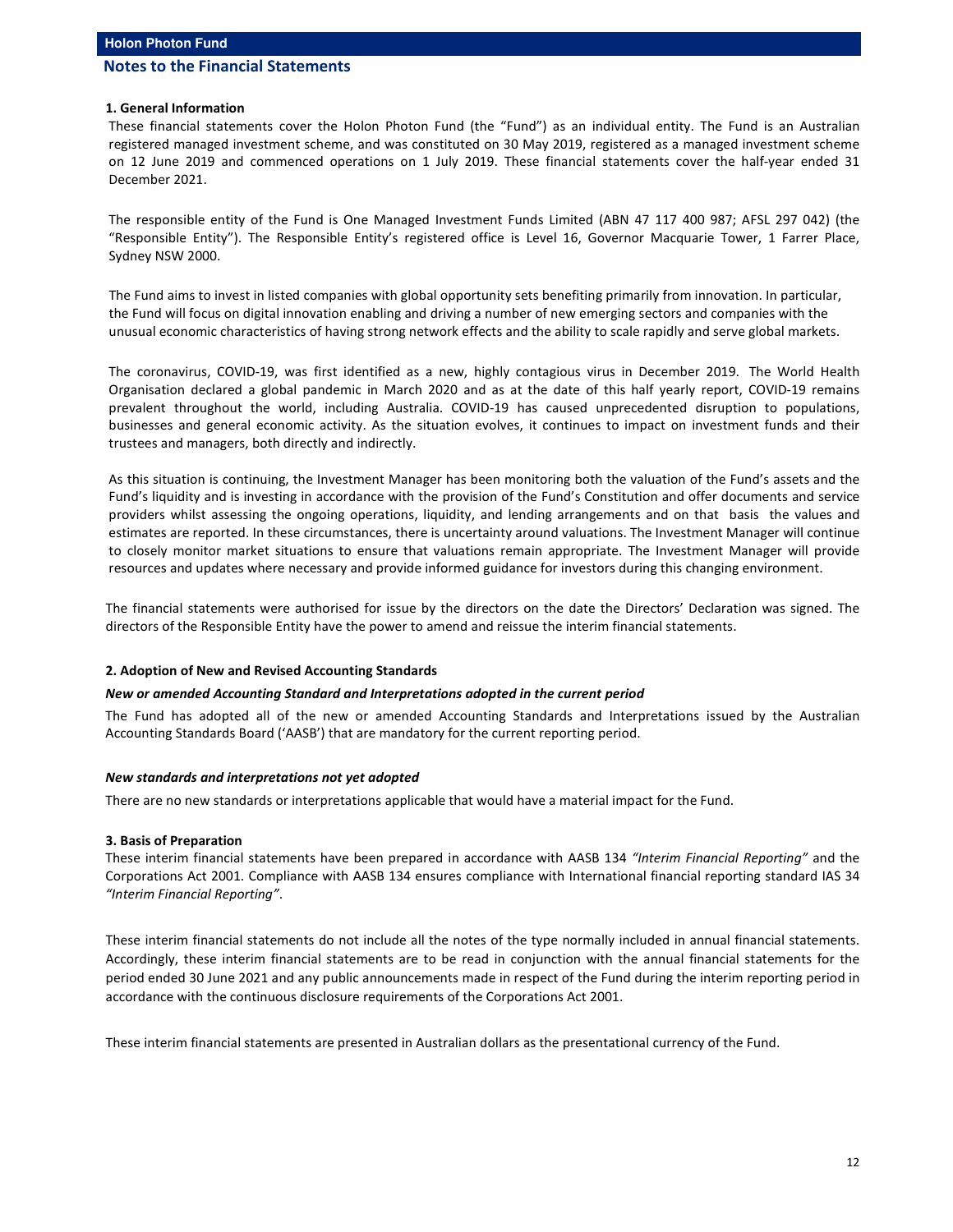#### **3. Basis of Preparation (continued)**

#### *Significant accounting policies*

The accounting policies applied in these interim financial statements are the same as those applied to the Fund's financial statements for the year ended 30 June 2021.

#### **4. Investments in Financial Instruments**

#### *a) Financial assets at fair value through profit or loss*

|                                                                  | 31 December 2021 | 30 June 2021 |
|------------------------------------------------------------------|------------------|--------------|
|                                                                  |                  |              |
| Investments in listed equities                                   | 10,334,719       | 11,331,381   |
| Total financial assets held at fair value through profit or loss | 10,334,719       | 11,331,381   |
|                                                                  |                  |              |

#### *b) Fair Value Hierarchy*

The Fund measures and recognises financial assets and liabilities at fair value through profit or loss on a recurring basis. The Fund has no assets and liabilities measured at fair value on a non-recurring basis in the current reporting period.

AASB 13 requires disclosure of fair value measurements by level of the following fair value measurement hierarchy:

- Quoted prices (unadjusted) in active markets for identical assets or liabilities (level 1);
- Inputs other than quoted prices included within level 1 that are observable for the asset or liability, either directly or indirectly (level 2); and
- Inputs for the asset or liability that are not based on observable market data (unobservable inputs) (level 3).

#### Level 1:

Financial instruments are valued by reference to quoted prices in an active market(s) for identical assets or liabilities. These quoted prices represent actual and regularly occurring market transactions on an arm's length basis.

### Level 2:

Financial instruments are valued using inputs other than quoted prices covered in Level 1. These other inputs include quoted prices that are observable for the asset or liability, either directly (as prices) or indirectly (derived from prices). The inputs included in this level encompass quoted prices in active markets for similar assets or liabilities, quoted prices in markets in which there are few transactions for identical or similar assets or liabilities. Financial instruments that are valued using other inputs that are not quoted prices but are observable for the assets or liabilities also fall into this categorisation.

#### Level 3:

Financial instruments that have been valued, in whole or in part, by using valuation techniques or models that are based on unobservable inputs that are neither supported by prices from observable current market transactions in the same instrument nor are they based on available market data.

Unobservable valuation inputs are determined based on the best information available, which might include the entity's own data, reflecting its assumptions as well as best practices carried out or undertaken by other market participants. These valuation techniques are used to the extent that observable inputs are not available.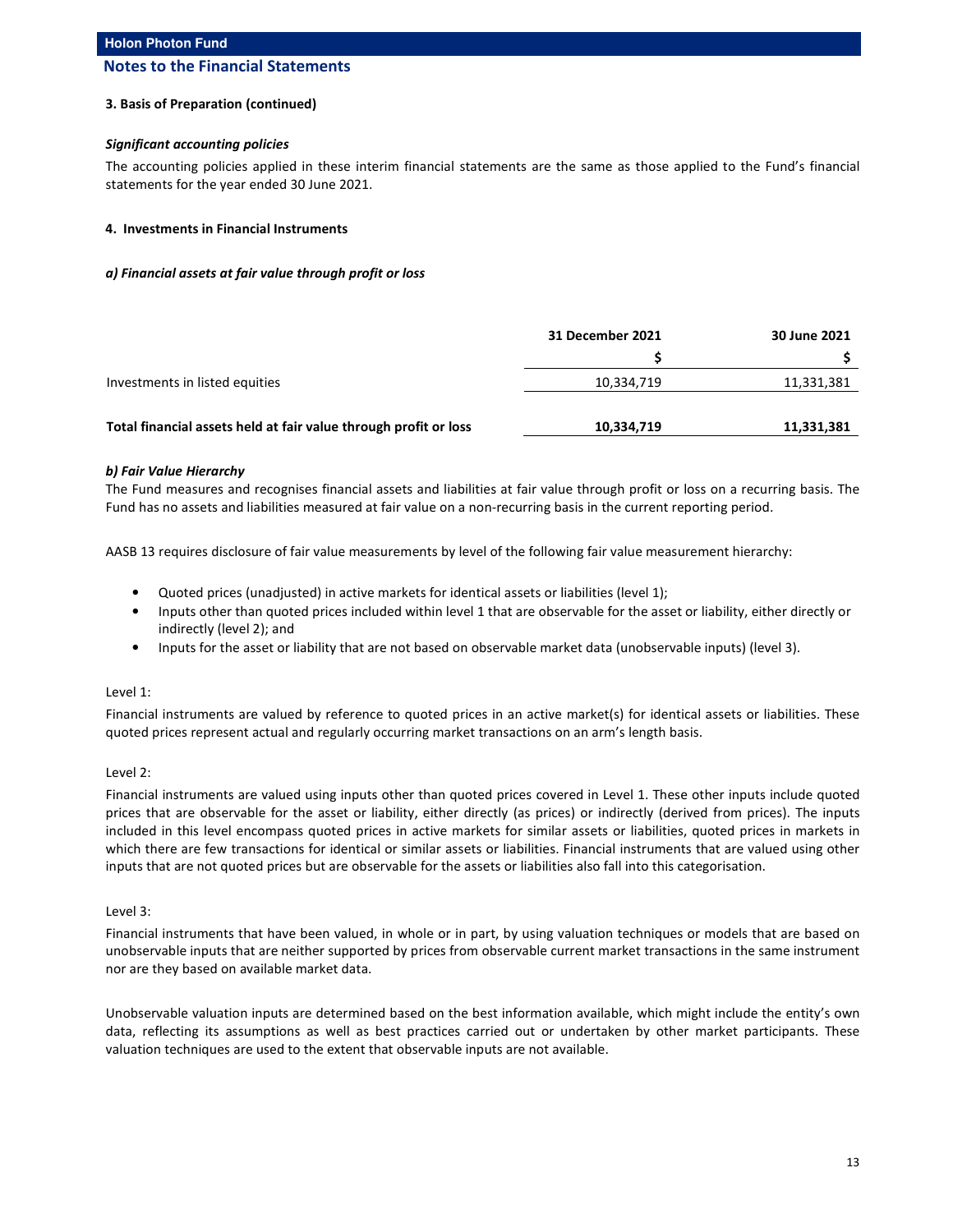### **4. Investments in Financial Instruments (continued)**

### *b) Fair Value Hierarchy (continued)*

The following table shows an analysis of financial instruments held at 31 December 2021 and 30 June 2021 recorded at fair value and presented by level of the fair value hierarchy:

|                                                                  |            | 31 December 2021         |                    |              |
|------------------------------------------------------------------|------------|--------------------------|--------------------|--------------|
|                                                                  | Level 1    |                          | Level 2<br>Level 3 | <b>Total</b> |
|                                                                  | s          |                          |                    |              |
| <b>Financial assets</b>                                          |            |                          |                    |              |
| Investments in listed equities                                   | 10,334,719 | $\overline{\phantom{0}}$ | -                  | 10,334,719   |
| Total financial assets held at fair value through profit or loss | 10,334,719 | $\,$                     | $\,$               | 10,334,719   |

|                                                                  | 30 June 2021 |                          |                          |            |  |  |  |  |  |  |  |  |  |         |         |       |
|------------------------------------------------------------------|--------------|--------------------------|--------------------------|------------|--|--|--|--|--|--|--|--|--|---------|---------|-------|
|                                                                  | Level 1      |                          |                          |            |  |  |  |  |  |  |  |  |  | Level 2 | Level 3 | Total |
|                                                                  |              |                          |                          |            |  |  |  |  |  |  |  |  |  |         |         |       |
| <b>Financial assets</b>                                          |              |                          |                          |            |  |  |  |  |  |  |  |  |  |         |         |       |
| Investments in listed equities                                   | 11,331,381   | $\overline{\phantom{a}}$ | $\overline{\phantom{a}}$ | 11,331,381 |  |  |  |  |  |  |  |  |  |         |         |       |
|                                                                  |              |                          |                          |            |  |  |  |  |  |  |  |  |  |         |         |       |
| Total financial assets held at fair value through profit or loss | 11,331,381   | $\,$ $\,$                | $\blacksquare$           | 11,331,381 |  |  |  |  |  |  |  |  |  |         |         |       |

#### **Transfer between levels**

There have been no transfers between levels for the half-year ended 31 December 2021.

#### **Level 1:**

Financial instruments are valued by reference to quoted prices in an active market(s) for identical assets or liabilities. These quoted prices represent actual and regularly occurring market transactions on an arm's length basis.

### *Disclosed fair values*

For all financial instruments other than those measured at fair value their carrying value approximates fair value.

### **5. Net (losses)/gains on financial instruments held at fair value through profit or loss**

|                                                                                            | Half-year ended<br><b>31 December 2021</b> | Half-year ended<br>31 December 2020 |
|--------------------------------------------------------------------------------------------|--------------------------------------------|-------------------------------------|
| Unrealised (losses)/gains on financial instruments at fair value<br>through profit or loss | (1, 192, 834)                              | 844,874                             |
| Realised gains/(losses) on financial instruments at fair value<br>through profit or loss   | 254.467                                    | (15, 440)                           |
| Net (losses)/gains on financial instruments at fair value through<br>profit or loss        | (938, 367)                                 | 829,434                             |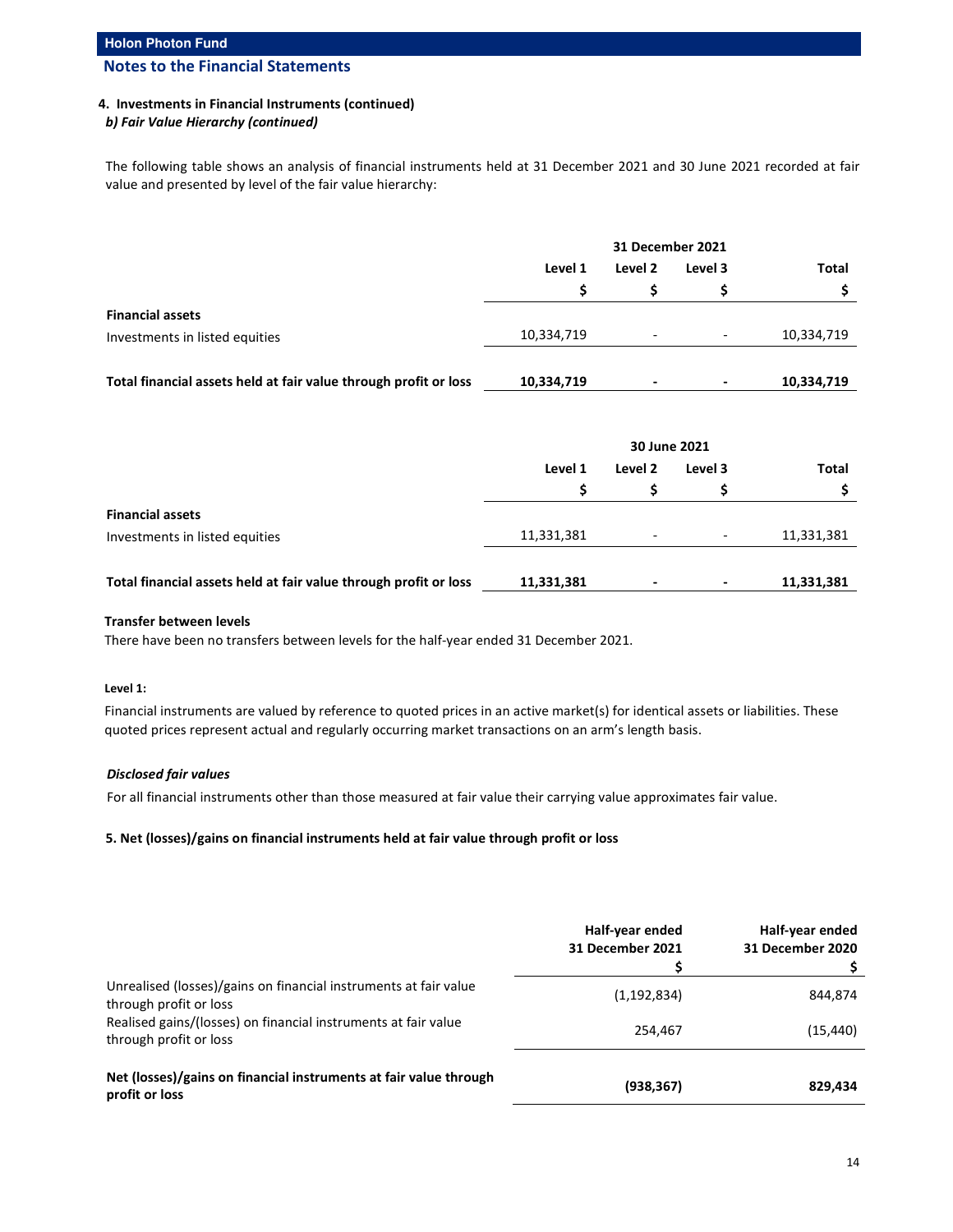#### **6. Net Assets Attributable to Unitholders**

Movements in the number of units and net assets attributable to unitholders during the half-year were as follows:

|                                                                          | Half year ended 31 December 2021 |             | Half year ended 31 December 2020 |           |
|--------------------------------------------------------------------------|----------------------------------|-------------|----------------------------------|-----------|
|                                                                          | <b>No. of Units</b>              |             | <b>No. of Units</b>              |           |
| Opening balance                                                          | 6,430,952                        | 11,647,571  | 912,391                          | 1,119,931 |
| Applications for units by unitholders                                    | 1,508,149                        | 2,660,023   | 2,249,219                        | 3,170,600 |
| Redemptions of units by unitholders<br>(Decrease)/increase in net assets | (380, 075)                       | (639, 478)  |                                  |           |
| attributable to unitholders                                              |                                  | (1,006,738) |                                  | 648,297   |
| <b>Closing balance</b>                                                   | 7,559,026                        | 12,661,378  | 3,161,610                        | 4,938,828 |

As stipulated within the Fund's Constitution, each unit represents a right to an individual share in the Fund and does not extend to a right in the underlying assets of the Fund.

There are no separate classes of units and each unit has the same rights attaching to it as all other units of the Fund.

#### **7. Distributions to Unitholders**

The Fund expects to make distributions on an annual basis. Subject to the Constitution, distributions (if any) will generally be paid within three months of 30 June. Distributions are expected but not guaranteed. As such no distribution was paid to unitholders for the half-year ended 31 December 2021.

#### **8. Related Party Transactions**

The responsible entity of the Fund is OMIFL.

#### *a) Management fees paid and payable to the Investment Manager*

The investment manager of the Fund is Holon Global Asset Management Pty Ltd (ABN 92 629 590 585) ("Investment Manager").

Management Fees are the fees charged by the Investment Manager to provide investment management services to the Fund.

The Investment Manager charges 0.85% per annum (inclusive of GST and less any reduced input tax credits) of the gross value of the Fund's assets. For the half year ended 31 December 2021, the management fee expense incurred by the Fund was \$68,122 (half year ended 31 December 2020: \$21,285). The management fee payable at 31 December 2021 was \$9,926 (30 June 2021: \$12,846).

#### *b) Performance fees paid and payable to the Investment Manager*

Performance fees are fees payable to the Investment Manager when the Fund's return exceeds the benchmark and high watermark.

The Investment Manager charges 15% of the amount by which the Fund's returns (after fees and expenses but before taxes)

exceed the higher of the benchmark and high watermark (inclusive of GST and less any reduced input tax credits). For the half year ended 31 December 2021, the performance fee expense incurred by the Fund was \$nil (half year ended 31 December 2020: \$158,228). The performance fee payable at 31 December 2021 was \$nil (30 June 2021: \$11,674).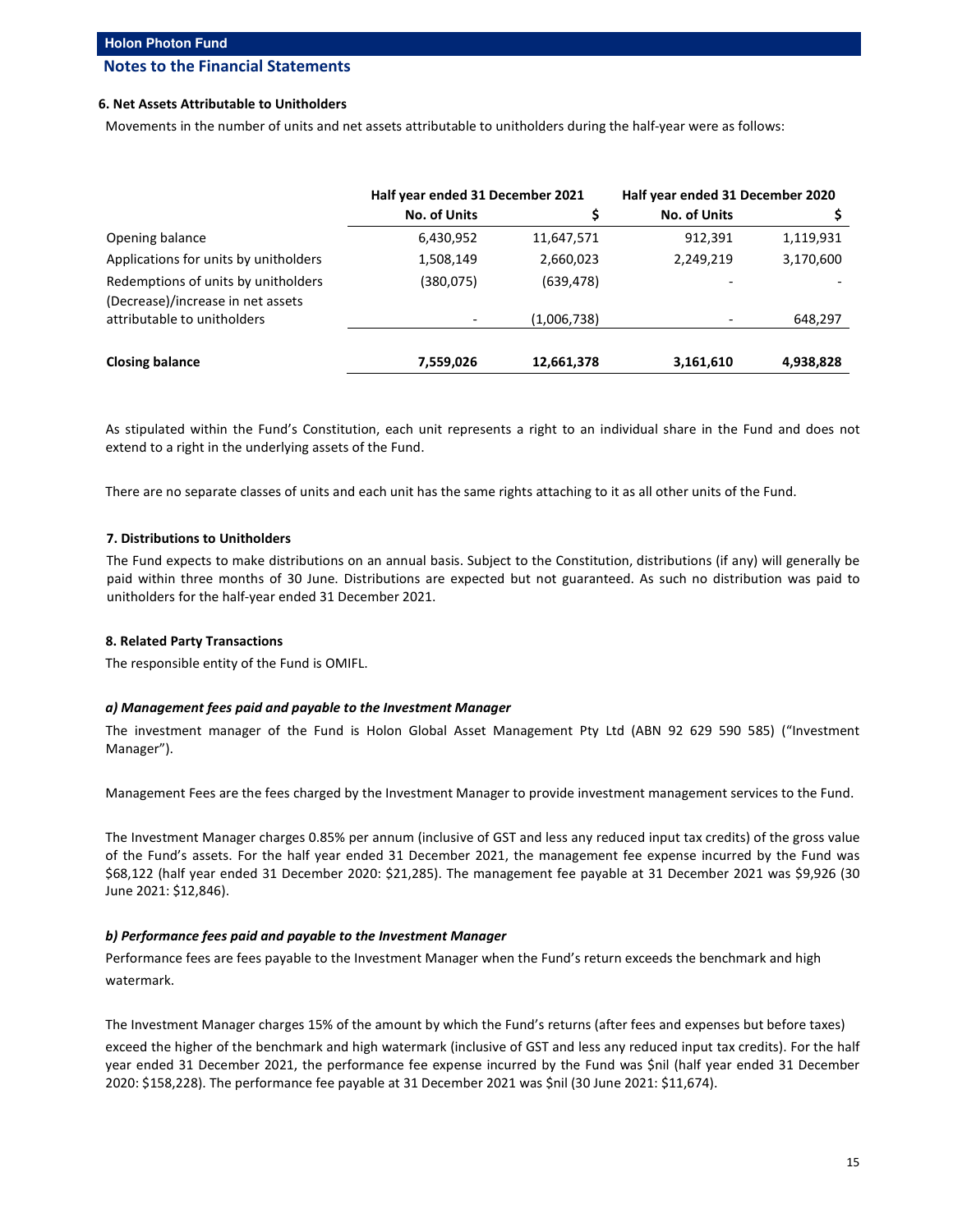# **Holon Photon Fund**

# **Notes to the Financial Statements**

#### **8. Related Party Transactions (continued)**

#### *c) Other fees paid to related parties*

The Responsible Entity has appointed third party service providers to the Fund, some of whom are related parties of the Responsible Entity. The following entities, which are related parties of the Responsible Entity, have provided services to the Fund during the half-year ended 31 December 2021:

• One Registry Services Pty Limited (ACN 141 757 360) – unit registry services

OMIFL also acts as custodian for the Fund and receives a fee for doing so.

None of the above has received any remuneration directly from the Fund in relation to these services and they are remunerated by the Investment Manager.

#### *d) Key management personnel*

#### **(i) Directors**

The key management personnel of the Responsible Entity, during the half-year and up to the date of this report are:

| Name               | Title                                           |
|--------------------|-------------------------------------------------|
| Frank Tearle       | <b>Executive Director and Company Secretary</b> |
| Sarah Wiesener     | <b>Executive Director and Company Secretary</b> |
| Michael Sutherland | <b>Executive Director</b>                       |

Key management personnel of the Responsible Entity and their associated entities did not hold any units in the Fund during the half-year and as at 31 December 2021.

The Fund has not made, guaranteed or secured, directly or indirectly, any loans to the key management personnel at any time during the half-year.

#### **Key Management Compensation**

Key management personnel of the Responsible Entity have not been compensated out of the Fund for the half-year ended 31 December 2021.

### **(ii) Other Key Management Personnel**

The key management personnel of the Investment Manager at any time during the half-year are:

| <b>Name</b>   | Title                                |
|---------------|--------------------------------------|
| Luke Behncke  | <b>Executive Chair</b>               |
| Heath Behncke | Managing Director, Portfolio Manager |

#### **(iii) Other Key Management Compensation**

Key management personnel of the Investment Manager have not been compensated out of the Fund for the half-year ended 31 December 2021 (2020: none) .

#### **9. Commitments and Contingencies**

There are no commitments or contingencies as at 31 December 2021 (30 June 2021: \$nil).